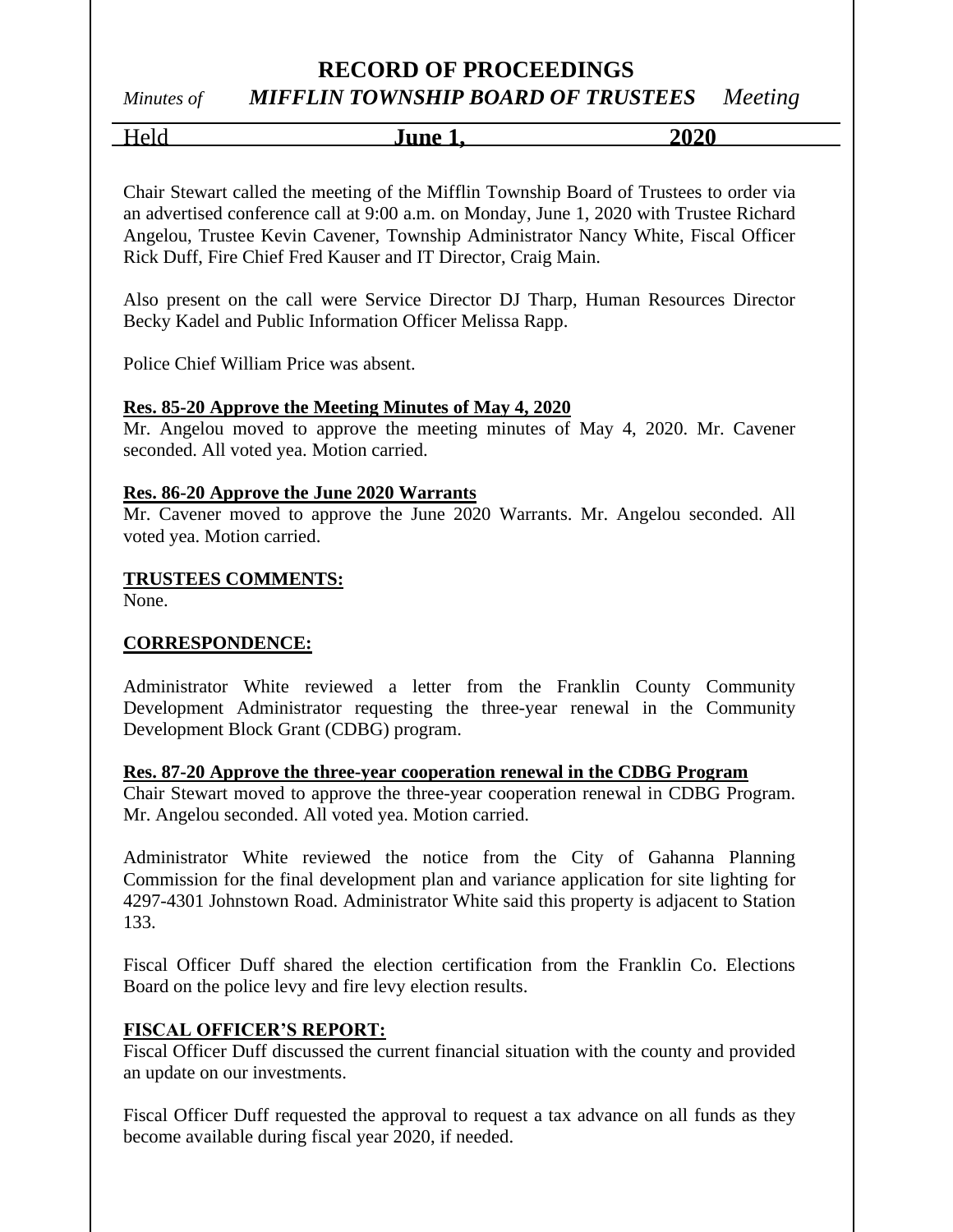# *Minutes of MIFFLIN TOWNSHIP BOARD OF TRUSTEES Meeting*

Held **June 1, 2020**

#### **Res. 88-20 Approval of Fiscal Officer to request a tax advance on all funds as they become available during fiscal year 2020.**

Mr. Angelou moved to approve the Fiscal Officer to request a tax advance on all funds as they become available during fiscal year 2020. Mr. Cavener seconded. All voted yea. Motion carried.

## **TOWNSHIP ADMINISTRATOR'S REPORT:**

Administrator White shared the updated Township COVID-19 Policy with the trustees.

## **HUMAN RESOURCES:**

No report.

## **PUBLIC INFORMATION OFFICER:**

Ms. Rapp provided an updated on the website redesign.

## **SERVICE:**

No report.

## **POLICE:**

On behalf of Chief Price, Administrator White requested a step 1 pay increase for Officer Jeffrey Bingham and a Step 4 pay increase for Officer Matthew Peddicord, effective immediately, this pay period.

#### **Res. 89-20 Approve a Step 1 pay increase for Officer Jeffrey Bingham and a Step 4 pay increase for Officer Matthew Peddicord, effective immediately, this pay period.**

Mr. Angelou moved to approve a Step 1 pay increase for Officer Jeffrey Bingham and a Step 4 pay increase for Officer Matthew Peddicord, effective immediately, this pay period. Chair Stewart seconded. All voted yea. Motion carried.

## **FIRE:**

Chief Kauser requested the approval of the Sick Leave Incentive for November 1, 2019 – April 30, 2020 in the amount of \$54,000.00.

#### **Res. 90-20 Approve the Sick Leave Incentive for the period November 1, 2019 – April 30, 2020 in the amount of \$54,000.00.**

Mr. Cavener moved to approve the Sick Leave Incentive for the period November 1, 2019 – April 30, 2020 in the amount of \$54,000.00. Mr. Angelou seconded. All voted yea. Motion carried.

Chief Kauser requested the approval of the final floorplans for the Fire Division Operations Center.

**Res. 91-20 Approve the final floorplans for the Fire Division Operations Center.** Mr. Angelou moved to approve the final floorplans for the Fire Division Operations Center. Mr. Cavener seconded. All voted yea. Motion carried.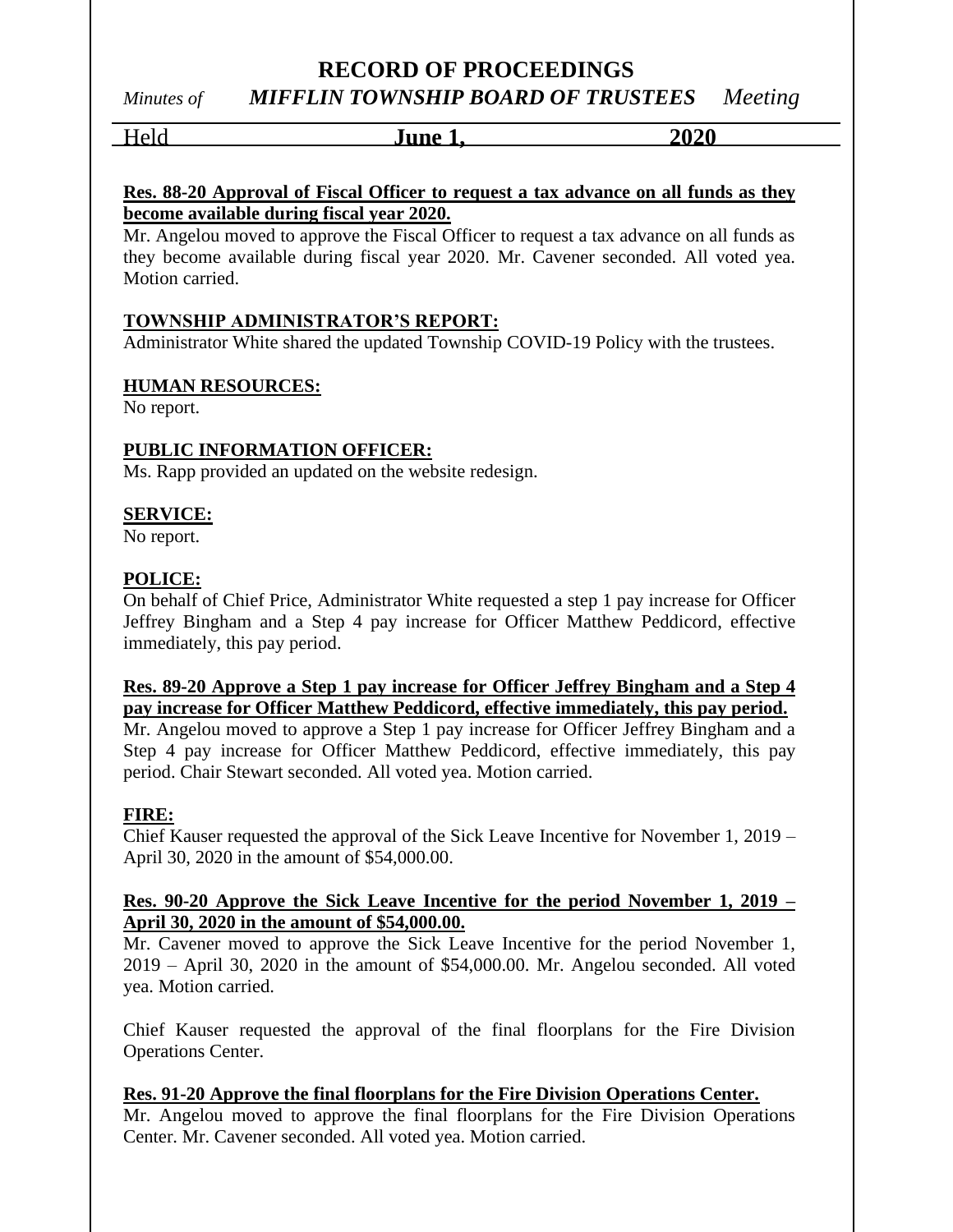*Minutes of MIFFLIN TOWNSHIP BOARD OF TRUSTEES Meeting*

| <b>TINA</b> | 2020 |
|-------------|------|
|             |      |

Chief Kauser requested the approval of the final floorplans for Fire Station 132 and the Mifflin Police Station.

#### **Res. 92-20 Approve the final floorplans for Fire Station 132 and the Mifflin Police Station.**

Mr. Cavener moved to approve the final floorplans for Fire Station 132 and the Mifflin Police Station. Chair Stewart seconded. All voted yea. Motion carried.

Chief Kauser requested the approval of the Operations Center Project expenses in the total amount of \$86,027.30, which includes the following:

- Kean Construction in the amount of \$5,820.00 for wall construction and finishing to accommodate glass door installation, drywall repairs and painting in areas that will not be renovated and painting in areas that are not being renovated.
- Conveyer and Castor Co. in the amount of \$12,617.00 for wire cages in multiple locations for storage and in the amount of \$4,022.00 for pallet rack storage.
- American Dynamic Coatings in the amount of \$5,966.88 for epoxy floors in multiple storage and electrical rooms.
- Carl Zipf Locks in the amount of \$7,960.00 for brass key lock changes throughout the building.
- Glass Doctor Columbus in the amount of \$31,704.42 for glass and aluminum frames for separation between the Library System and all other tenants.
- Miller Network Innovations in the amount of \$17,937.00 for separating the Library System from other tenants and to install the network cabling for all tenant spaces on the seconded floor (excluding the 9-1-1 Center).

#### **Res. 93-20 Approve the Operations Center Project expenses in the amount totaling \$86,027.30.**

Mr. Cavener moved the approve the Operations Center Project expenses in the amount totaling \$86,027.30. Mr. Angelou seconded. All voted yea. Motion carried.

Chief Kauser requested that Chair Stewart have approval for immediate needs up to \$50,000.

#### **Res. 94-20 Authorize Chair Stewart to have approval for immediate needs up to \$50,000.**

Mr. Angelou moved to authorize Chair Stewart to have approval for immediate needs up to \$50,000. Mr. Cavener seconded. All voted yea. Motion carried.

Chief Kauser requested the acceptance part-time dispatcher Stan Broadway's resignation effective May 19, 2020.

## **Res. 95-20 Accept the Resignation of Stan Broadway, effective May 19, 2020.**

Chair Stewart moved to accept the resignation of Stan Broadway, effective May 19, 2020. Mr. Angelou seconded. All voted yea. Motion carried.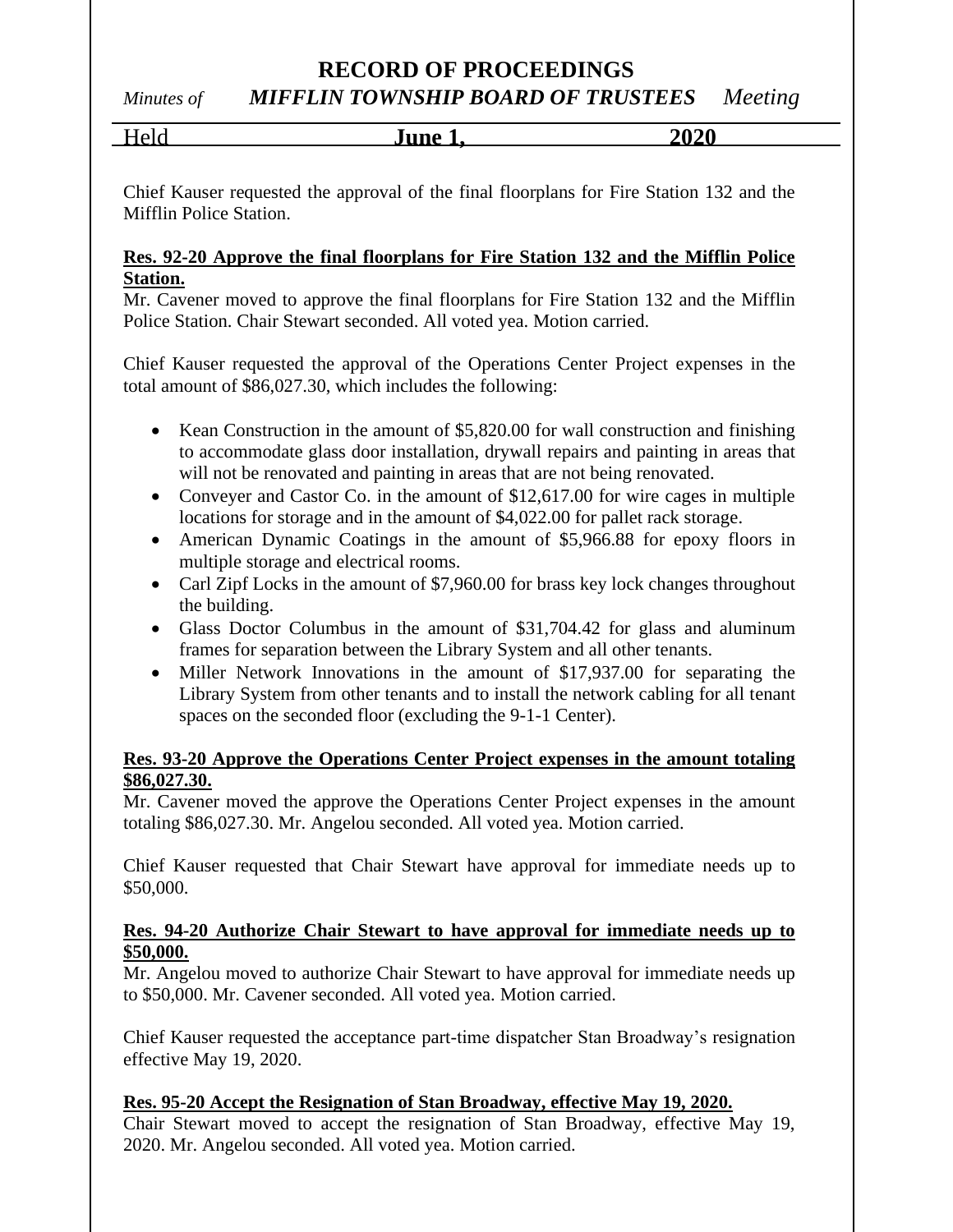*Minutes of MIFFLIN TOWNSHIP BOARD OF TRUSTEES Meeting*

Held **June 1, 2020**

Chief Kauser requested the approval of multi-tenant addressing of the Operations Center. He explained that this is to approve an address request change for the Operations Center which is presently incorrectly addressed from 101 W. Johnstown Road to 400 West Johnstown Road. Additionally, the request is to also assign the following suites to the proposed address as follows: Suites 100, 110, 120, 130 140, 150, 160, 170, 180, 190 and Suites 200, 210, 220, 230, 240, 250 , 260, 270, 280, and 290.

#### **Res. 96-20 Approve the change of address of the Operations Center to 400 W. Johnstown Road and the assignment of tenant suite addresses.**

Chair Stewart moved to approve the change of address for the Operations Center to 400 W. Johnstown Road and the assignment of tenant suite addresses as described. Mr. Cavener seconded. All voted yea. Motion carried.

Chief Kauser requested the approval for the permit application for concrete and related exterior construction work and signage for fire stations 131 and 134.

#### **Res. 97-20 Approve the permit application for concrete and related exterior construction work and signage for fire stations 131 and 134.**

Mr. Angelou moved to approve the permit application for concrete and related exterior construction work and signage for fire stations 131 and 134. Mr. Cavener seconded. All voted yea. Motion carried.

#### **MECC:**

Chief Kauser requested the extension of the existing XT911 Solacom Telephone System currently used by the cities of Whitehall, Gahanna, New Albany and Bexley as well as the six fire agencies served by the MEC Center in the amount of \$14,371.00.

#### **Res. 98-20 Approve the extension of the existing XT911 Solacom Telephone System currently used by the cities of Whitehall, Gahanna, New Albany and Bexley as well as the six fire agencies served by the MEC Center in the amount of \$14,371.00.**

Chair Stewart moved to approve the extension of the existing XT911 Solacom Telephone System currently used by the cities of Whitehall, Gahanna, New Albany and Bexley as well as the six fire agencies served by the MEC Center in the amount of \$14,371.00. Mr. Cavener seconded. All voted yea. Motion carried.

Chief Kauser requested the approval of the Locutions Fire Station Alerting System annual support which is shared by MECC and the LCRCC (23 fire stations) in the amount of \$18,571.00.

#### **Res. 99-20 Approve the Locutions Fire Station Alerting System annual support which is shared by MECC and the LCRCC (23 fire stations) in the amount of \$18,571.00.**

Mr. Angelou moved to approve the Locutions Fire Station Alerting System annual support which is shared by MECC and the LCRCC (23 fire stations) in the amount of \$18,571.00. Mr. Cavener seconded. All voted yea. Motion carried.